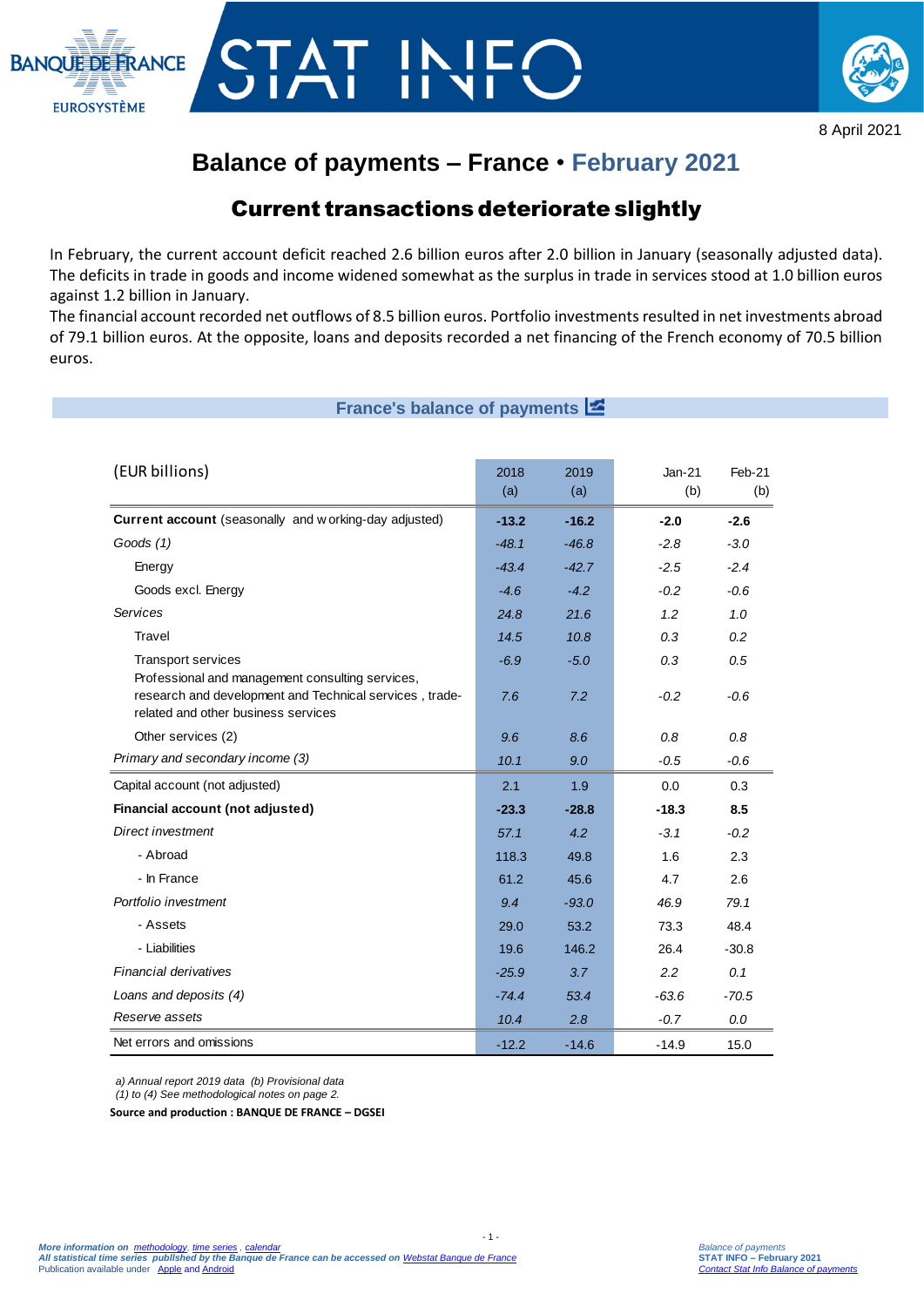# **BANOUE DE ERANCE EUROSYSTÈME**





### **Methodological notes relating to pages 1 and 3**

(1) Data on trade in goods are FOB-FOB values, which means without cost, insurance and freight. This expenditure is recorded in the services item. Exchanges of goods cover General merchandise published by the Directorate General of Customs and Excise (DGDDI) on one side, merchanting and methodological adjustments calculated by the Banque de France, on the other side. In order to ensure the comparability of French balance of payments with those of other countries and conformity with the international standards, the international standard for Balance of Payments statistics is released under the aegis of the International Monetary Fund. The key concept for the balance of payments is the concept of economic ownership which is consistent with the national accounts.

(2) Services other than travel (tourism and professional travels), transport services, professional and management consulting services, R&D and development and technical services, trade-related and other business services include manufacturing, maintenance and repair, construction, insurance and pension services, financial services, charges for the use of intellectual property, telecommunication, computer and information services, personal, cultural and recreational services and government goods and services.

(3) Income includes primary and secondary incomes. Primary income refers to the flows received by economic agents for their participation in the production process ("compensation of employees") or for the provision of financial assets ("investment income") or for the rental of natural resources ("rent"). Taxes and subsidies on products and production are also included in primary income. Secondary income records current transfers between residents and non-residents. A transfer is a transaction that involves the provision of a good, service, financial asset or another non-produced asset without receiving something of economic value in exchange. (4) The "other investment" (loans and deposits) component of the financial account includes all transactions in financial assets and liabilities with non-residents that do not concern direct investment, portfolio investment, financial derivatives or reserve assets. In practice, this mainly concerns bank deposits and interbank lending, as well as loans and deposits made by insurance companies and all kinds of investment companies and funds.

 $-2$ 

On the Banque de France website a detailed [methodological note on balance of payments and international](https://www.banque-france.fr/sites/default/files/media/2016/11/16/bdp-gb-methodologie.pdf)  [investment position](https://www.banque-france.fr/sites/default/files/media/2016/11/16/bdp-gb-methodologie.pdf) can be found. Highlights on specific topics are also available:

- [foreign direct investments \(English and French\),](https://www.banque-france.fr/en/statistics/balance-payments/foreign-direct-investment)
- [remittances \(French\),](https://www.banque-france.fr/statistiques/balance-des-paiements/la-remuneration-des-salaries-et-les-envois-de-fonds-des-travailleurs)
- [international tourism in France](https://www.banque-france.fr/statistiques/balance-des-paiements/les-services-de-voyages) (French),
- [international banking activity \(English and French\),](https://www.banque-france.fr/en/statistics/balance-payments/international-banking-activity)
- banks foreign [establishment \(French\),](https://www.banque-france.fr/statistiques/balance-des-paiements/les-implantations-bancaires-letranger)
- [net foreign assets \(English and French\),](https://www.banque-france.fr/en/statistics/balance-payments/net-foreign-assets)
- [business services \(French\).](https://www.banque-france.fr/statistiques/balance-des-paiements-et-statistiques-bancaires-internationales/services-hors-voyages/les-services-aux-entreprises)